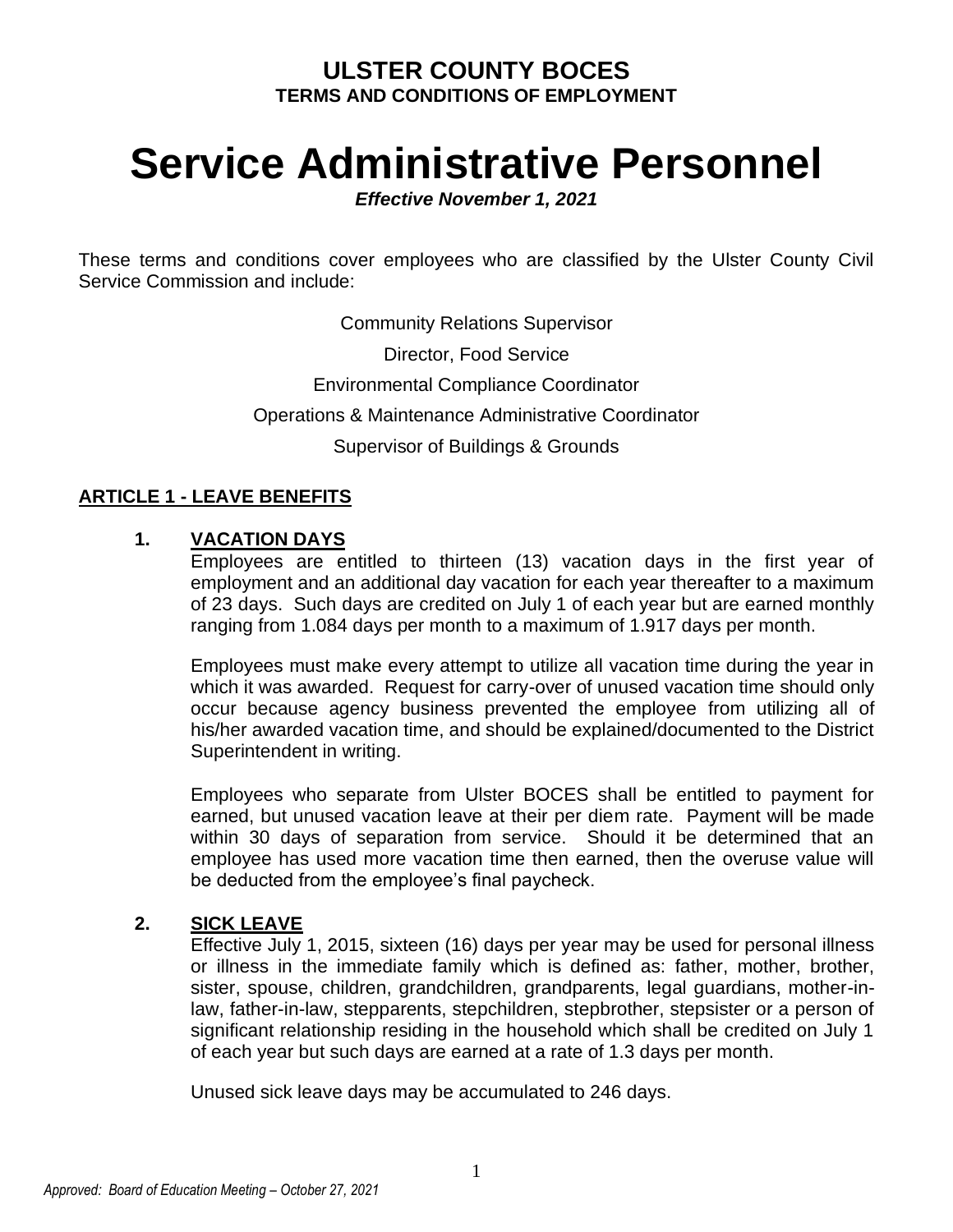Nothing in the preceding section shall prohibit any individual unit member from requesting in writing to donate up to five (5) days of their accumulated sick leave accurals to a specific BOCES employee who has exhausted their sick leave time and who is experiencing a catastrophic illness, subject to the approval of the District Superintendent.

# **3. UNUSED SICK LEAVE UPON RETIREMENT**

Employees who retire from Ulster BOCES for the purpose of receiving benefits from the New York State Employees' Retirement System and have worked as a service administrator for seven (7) continuous years shall be entitled to buy out sick leave days under the following provisions:

Effective July 1, 2014, the Board will pay \$40.00 for each day of accumulated unused sick leave. Effective July 1, 2016, the Board will pay \$50.00 for each day of accumulated unused sick leave. Payment will be made within 30 days of retirement.

Under the sick leave benefit option, Section 41(j) of the New York State Employees' Retirement System, upon retirement from the New York State Employees' Retirement System, all employees who are eligible to accumulate sick leave may elect to obtain additional service credit for their earned sick days. The additional service credit does not help to qualify the employee for the requirements of the plan, avoid a penalty, or make the employee eligible to retire earlier. The maximum additional service credit allowed is 165 days. Employees who receive cash payment based on their accumulated sick leave at retirement are not eligible for the additional service credit for those days.

#### **4. SICK LEAVE BANK**

See "Appendix A".

# **5. BEREAVEMENT LEAVE**

Employees shall be entitled to up to five (5) days leave for deaths in the immediate family. As used in this section, *immediate family* shall mean father, mother, brother, sister, husband, wife, son, daughter, legal guardian, mother-in-law, fatherin-law, grandchild, grandparents, stepparents, stepchildren, stepbrother, stepsister, or a person of significant relationship residing in the household.

# **6. PERSONAL LEAVE DAYS**

Three (3) days per year may be taken without reason for personal of business matters that cannot be taken care of outside regular working hours.

All personal days may be request at least three (3) business days in advance of each anticipated absence. Personal leave shall not be available for days immediately preceding or following a vacation, holiday, or another personal day, except with approval by the District Superintendent. Any unused personal days will be converted to unused sick days at the end of each school year.

# **7. LEAVE FOR "OTHER ABSENCES**"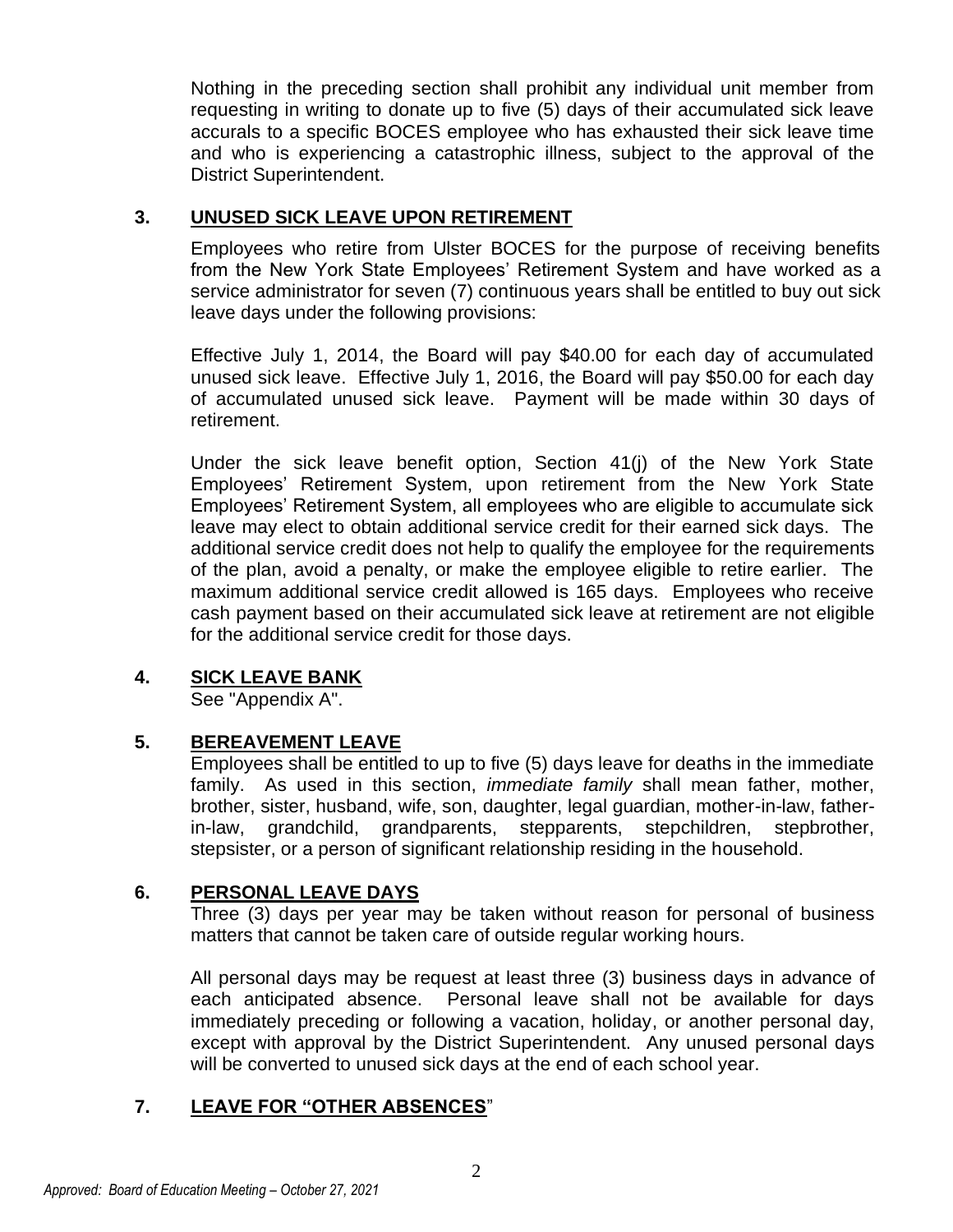Leave for other absences may be granted with or without pay upon the recommendation of the Assistant Superintendent for Administration or Deputy Superintendent, and must be approved by the District Superintendent. Appropriate forms stating the reason for the leave must be filed with the Program Director and Assistant Superintendent for Administration.

#### **8. JURY DUTY**

Employees who are called for jury duty will be paid their full salary for the period of time served.

# **9. HOLIDAYS**

15 paid holidays annually.

# **ARTICLE 2 - INSURANCE & RETIREMENT BENEFITS**

# **1. NEW YORK STATE EMPLOYEES RETIREMENT SYSTEM**

Employees in a full time permanent appointment, on a 12 month basis, with a work week of not less than 30 hours and in which the appointment is not to be a temporary position or limited to a temporary position of less than one year, *must* be enrolled as a member of the New York State Employees Retirement System.

# **2. HEALTH INSURANCE**

A. The Board shall pay for the cost of individual or family coverage in one of the following plans: Empire Alternative PPO, Empire EPO20, MVP or equivalent should the District discontinue its participation with these plans. The contribution shall be according to the following schedule:

> 89% - effective July 1, 2015 85% - effective July 1, 2018 84% - effective July 1, 2019

Each employee shall pay the balance of the premium due.

For employee hired prior to July 1, 2018, in recognition of the employees increased level of contribution to the cost of health insurance premiums, employees will have added the equivalent dollar amount of the increase of their premium contribution to the cost of health insurance, to their base salary for the 2018-2019 and 2019-2020 school years. The adjustment shall be added to the base salary after the calculation of the salary increase in each school year.

B. For Employees hired before July 1, 2012, who retire from Ulster BOCES for the purpose of receiving benefits from the New York State Employees' Retirement System (NYSERS), and who have completed seven (7) years of continuous service as a service administrator at Ulster BOCES, the Board will pay the full cost of health insurance coverage for the employee and his/her eligible dependents. Medicare Part B reimbursement will be paid by the BOCES up to the standard premium coverage rate. Unit members who are not enrolled in a BOCES health insurance plan will be reimbursed for their Medicare Part B cost up to the standard premium coverage rate.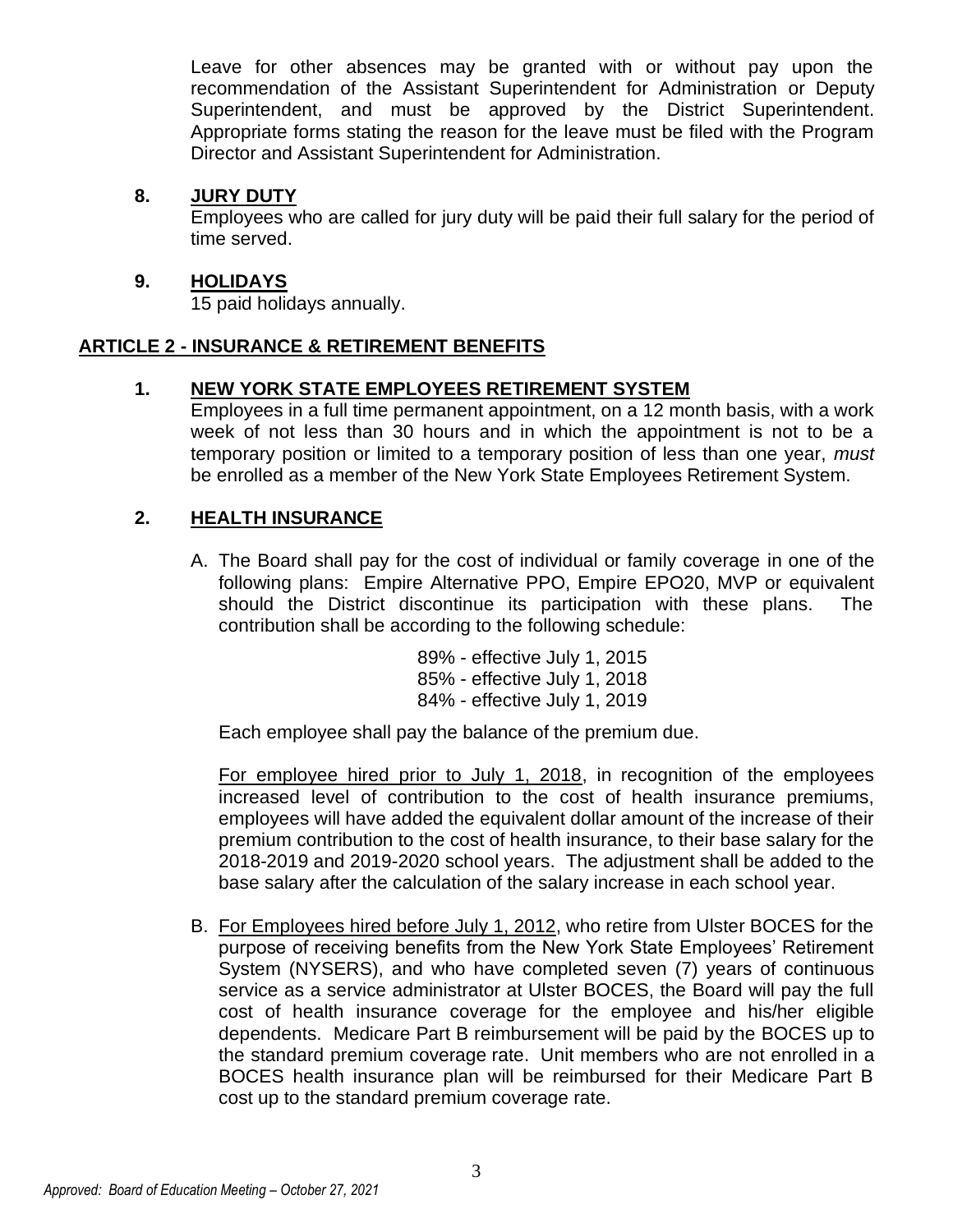- C. Employees hired on or after July 1, 2012, who retire from Ulster BOCES for the purpose of receiving benefits from the New York State Employees' Retirement System (NYSERS), the Board will pay the cost of health insurance coverage for the employee and his/her eligible dependents according to the following schedule:
	- 1. After completing ten (10) though fourteen (14) years of continuous service at Ulster BOCES as a service administrator, the Board will contribute 75% of the premium costs of the selected Health Insurance plan
	- 2. After completing fifteen (15) through nineteen (19) years of continuous service at Ulster BOCES as a service administrator, the Board will contribute 85% of the premium costs of the selected Health Insurance plan.
	- 3. After completing twenty (20) or more years of continuous service at Ulster BOCES as a service administrator, the Board will contribute 89% of the premium costs of the selected Health Insurance plan.
	- 4. The retiree shall be responsible for the full cost of the Medicare Part B premium.
- D. When an active employee predeceases a spouse, the spouse is eligible to continue the health insurance plan in which the active employee enrolled until such time as they remarry and/or become eligible for other coverage. The surviving spouse is responsible for 102% of the cost of the health insurance premium.
- E. When an Ulster BOCES employee has been promoted to the Service Administrative personnel classification and retires prior to meeting the required years of service as a Service Administrator, the employee will be eligible to receive health insurance benefits upon retirement under the prior terms and conditions of employment if the prior service has been rendered to Ulster BOCES. If such an employee has rendered 17 or more years of service to Ulster BOCES as a Service Employee they shall receive credit as a Service Administrator for 30% of those years, to a maximum of 5 years credit, only after having served for two full years as a Service Administrator. This applies only to service rendered under the Service Employees Terms and Conditions of Employment.

# **3. HEALTH INSURANCE BUY OUT**

Any employee who voluntarily elects to not participate in or withdraws from a District health plan or anyone who voluntarily changes from a family to a single coverage while eligible for family coverage shall receive annually the sum equal to 50% of the net savings realized by the District as a result of this change in coverage. The sum shall not exceed \$2,400 each year. This buy out shall be payable to the employee in his/her final paycheck of the fiscal year. In the event that a "change in life circumstance" occurs and such employee finds it necessary to re-subscribe to the original coverage, this will be permitted.

#### **4. DENTAL/VISION INSURANCE**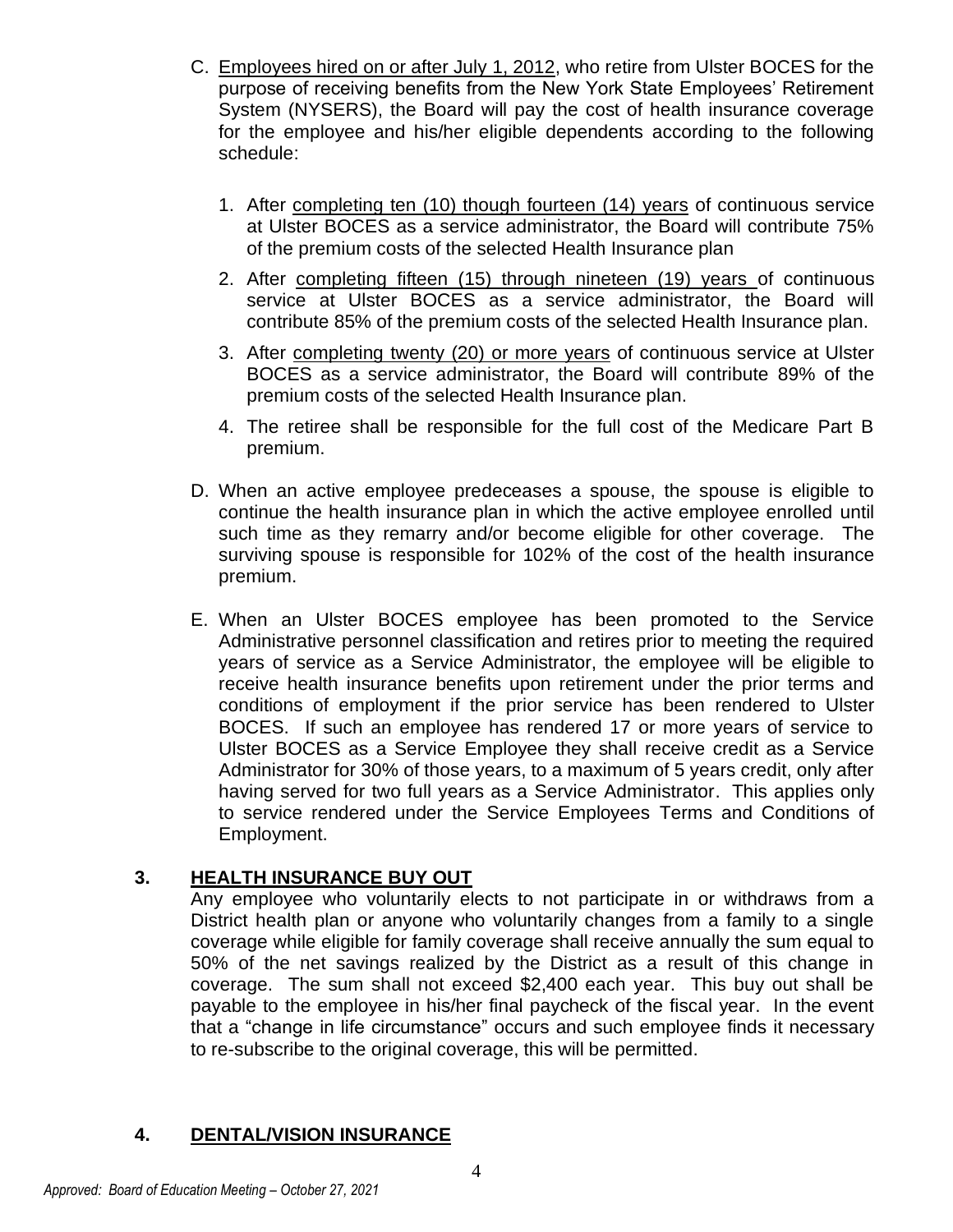The Board shall pay the full cost of dental/vision insurance for the employee and his/her eligible dependents. The Board shall make no payments upon retirement.

# **5. WORKERS' COMPENSATION**

If an employee is injured on the job, and sick time is available his/her absence will be charged to his/her sick leave accrual and he/she will be paid his/her full salary. When his/her sick leave accrual has been depleted, and if the employee is a member of the Ulster BOCES Employee's Sick Bank, additional days may be granted at the discretion of the Sick Bank Committee. Any reimbursement of sick time paid to Ulster BOCES from the Workers' Compensation Board shall be converted to days and returned to the employee or the Sick Bank.

#### **6. DISABILITY INSURANCE**

The District has established a group short-term Disability Insurance program which employees can voluntarily join at his/her own expense.

#### **ARTICLE 3 – OTHER BENEFITS**

#### **1. MILEAGE REIMBURSEMENT**

Employees who use their personal vehicle for approved business travel will be reimbursed in accordance with the Internal Revenue Service.

#### **2. ULSTER BOCES ADULT EDUCATION CONTINUING EDUCATION CLASSES**

On a space available basis, Ulster BOCES employees may enroll on a tuition free or reduced fee basis in Adult Education Continuing Education classes.

#### **3. TUITION REIMBURSEMENT IN CERTAIN COURSES**

The District will reimburse up to \$200.00 per employee per year toward the cost of coursework that meets the following criteria:

- 1. The coursework is functionally related to the field in which the employee works.
- 2. The coursework is scheduled outside of working hours.
- 3. The employee must receive prior approval from the District Superintendent or his/her designee.
- 4. The employee must submit evidence of successful completion of course prior to reimbursement. (See "Appendix E 1 and Appendix E 2")

# **4. PERSONAL CELL PHONE USAGE REIMBURSEMENT**

Effective July 1, 2012, the Board will discontinue the practice providing agency owned cell phones to staff members and instead will reimburse service administrators for whom it is determined that a cell phone is necessary to conduct agency business, a portion of the monthly cost of the using their personal cell phone for agency business. Upon submission of a bill noting a monthly charge for a personal cell phone reimbursement up to \$35.00 per month will be permitted unless an exception is approved by the District Superintendent based on the needs of the Agency.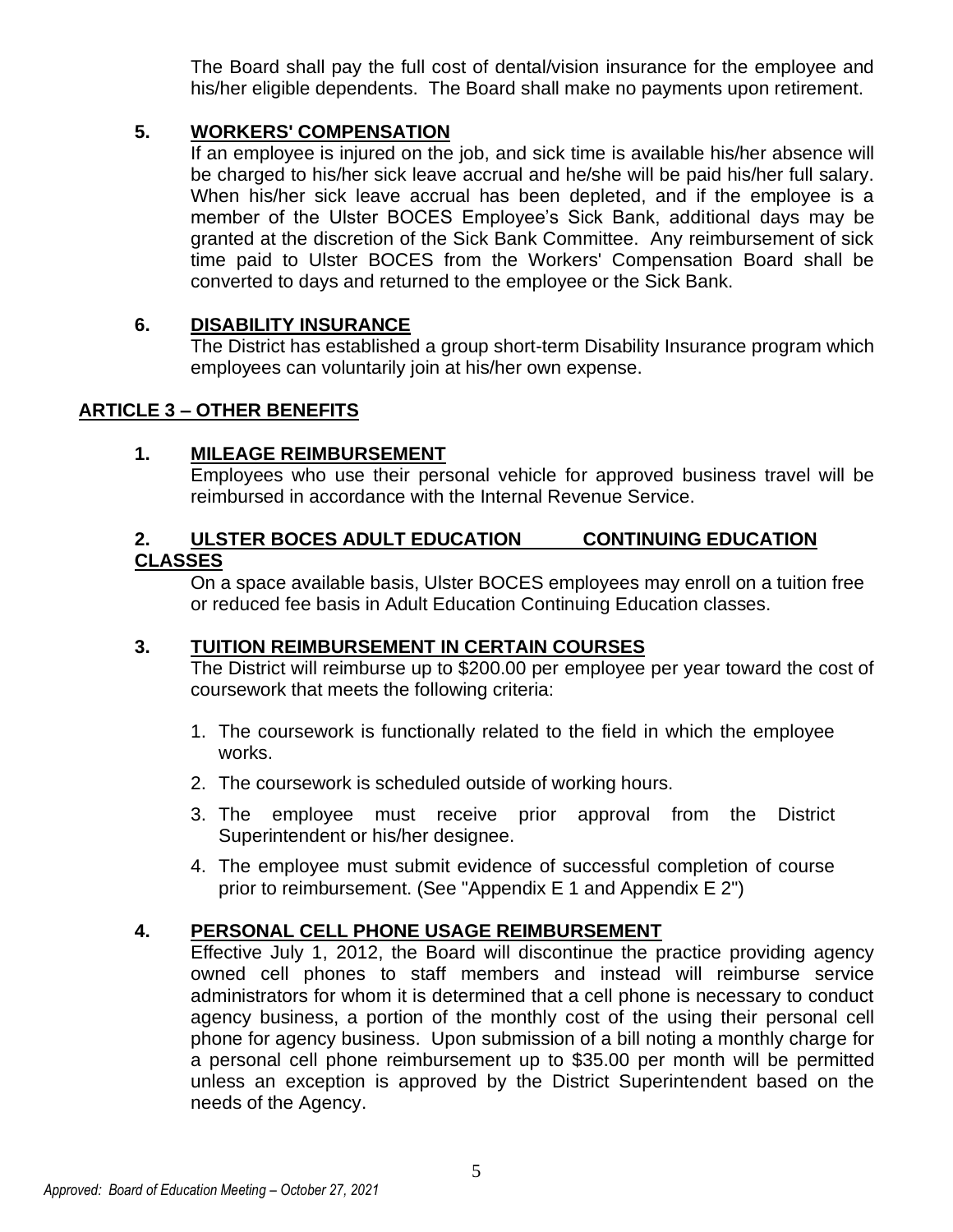# **ARTICLE 4 – SALARY & PAYROLL INFORMATION**

- 1. Service Administrators are evaluated once each year by their supervisor or program director. The evaluation of the employee's performance will be used in determining their annual salary increase, which is based on a Board approved percentage rate.
- 2. Employees will be paid on a semi monthly schedule. All payroll checks shall be electronically deposited by the Ulster BOCES Treasurer into the accounts (maximum two) designated by the employee. The obligation to make direct deposits shall be subject to the requirements of Section 192 of NYS Labor Law and/or other regulations as promulgated by the NYS Division of Labor or the Office of the State Comptroller or by laws enacted by the legislature. All employees shall have access to the WinCapWeb system for receiving the record of their payroll information traditionally printed on their paystub.
- 3. **Tax Shelter Annuity and Credit Union deductions** may be withheld by completing the appropriate forms. These forms are located on the Ulster BOCES website under Human Resources
- 4. **Longevity** Upon the completion of seven (7) continuous years of service as a service administrator, a longevity payment of \$450.00 shall be paid effective July 1 in addition to the regular salary increase.

Upon the completion of twelve (12) continuous years of service as a service administrator, an additional longevity payment of \$450.00 shall be paid effective July 1 in addition to the regular salary increase.

Upon the completion of seventeen (17) continuous years of service as a service administrator, an additional longevity payment of \$600.00 shall be paid effective July 1 in addition to the regular salary increase.

Upon the completion of twenty-two (22) years of continuous service as a service administrator an additional longevity payment of \$600.00 shall be paid effective July 1 in addition to the regular salary increase.

Upon the completion of twenty-seven (27) years of continuous service as a service administrator, an additional longevity payment of \$600.00 shall be paid effective July 1 in addition to the regular salary increase.

Any employee who transfers from any other position (unit) within Ulster BOCES, upon the initial transfer shall be credited with 70% of their prior continuous years of service for the purpose of calculating longevity, and upon the attainment of permanent Civil Service status or three continuous years, in the "new" position, whichever comes first, 100% of prior continuous service to Ulster BOCES shall be credited for the purpose of calculating longevity.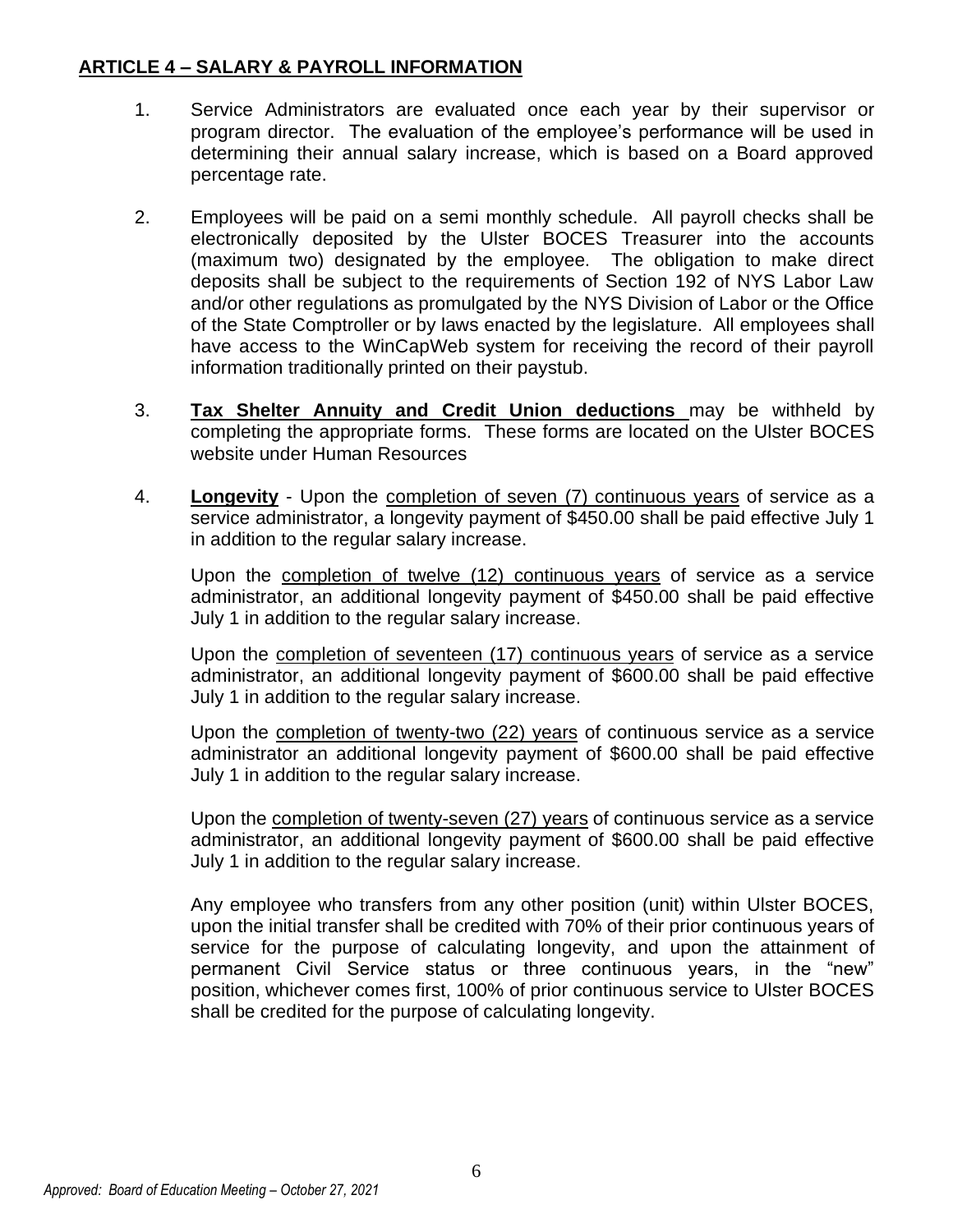# **ARTICLE 5 EMPLOYEE ASSISTANCE PROGRAM**

The District shall have the right to establish an employee assistance program. Utilization of the Employee Assistance Program may be voluntary, and is confidential and HIPAA compliant.

# **ARTICLE 6 IRS 125 - FLEXIBLE SPENDING ACCOUNT**

Any employee covered under this policy shall be entitled to the benefits of any flexible plan offered by the district. There will be a \$2,550 cap on employee medical contributions and a \$5,000 (married filing jointly) or \$2,500 (single or married filing separately) cap on dependent care contributions unless these caps are reduced by state or federal regulations in which case the revised cap called for by such regulation will be in effect. This plan may be terminated by the District if any net cost is incurred by the District.

#### **ARTICLE 7 GRIEVANCE PROCEDURE**

It is the intent of these procedures to provide for the orderly settlement of differences in a fair and equitable manner. The resolution of a grievance at the earliest possible stage is encouraged.

#### **DEFINITIONS**:

- 1. **EMPLOYEE** shall mean any service administrator of Ulster BOCES.
- 2. **IMMEDIATE SUPERVISOR** shall mean the person to whom the employee is directly responsible.
- 3. **GRIEVANCE** shall mean any claimed violation, misinterpretation or inequitable application of any existing laws, rules, regulations, or policies which relate to or involve the employee in the exercise of the duties assigned. It does not apply to questions involving the employee's rate of compensation. Questions about retirement benefits, questions relating to disciplinary proceeding or to any matter which is otherwise reviewable pursuant to law or any rule or regulations have the force and effect of law.

#### **FIRST STAGE**

Within 30 days of the employee's awareness of the allegedly grievable situation, the employee shall orally present the grievance to the immediate supervisor who shall orally and informally discuss the grievance with the aggrieved employee. The immediate supervisor shall render a determination within five school days after the grievance has been presented.

#### **SECOND STAGE**

If the grievance is not resolved by the immediate superior on the basis of the first stage, then the employee should request, in a written statement, a review of the determination of the *immediate supervisor* by the District Superintendent. The District Superintendent shall render a decision within five school days after the grievance has been presented.